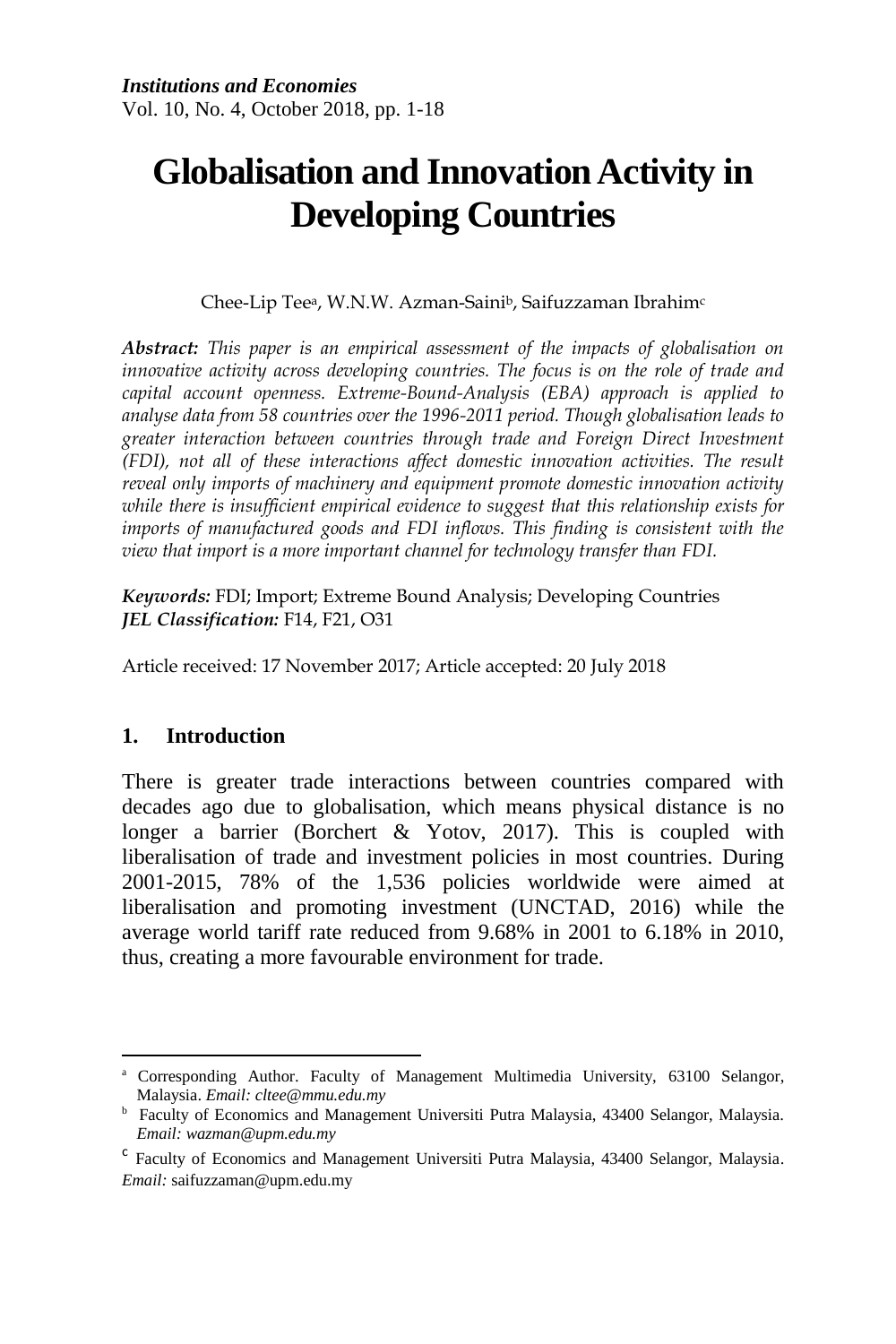As a result of these policy changes, foreign direct investment (FDI) and trade in goods and services grow faster than the world output in recent decades. According to United Nations Conference on Trade and Development Statistics (UNCTADstat), the average growth rate of global world trade activities (both export and import) is 6% while the average growth of FDI inflow is 13% between 1981-2015 compared with the average output growth of 2% in the same period. Additionally, both trade and FDI registered higher growth rate among developing countries than developed countries. The average growth rate of trade and FDI in developing is 8% and 18% respectively but only 5% and 14% respectively among developed countries. In other words, developing countries gain relatively more from globalisation. This coincides with the presence of multinational corporations (MNCs) in emerging markets, such as China (Fabre, 2014) and India (Jha & Krishnan, 2013) in order to improve their competitiveness while accessing local market.

Policies related to trade liberalisation are motivated by the expectation that the domestic economy will gain from a greater volume of trade and capital inflow (Coe & Helpman, 1995; Potterie & Lichtenberg, 2001). Many empirical studies confirm the cumulative impact of foreign technology through trade, FDI and other channels as an important determinant of growth in the host country. This is crucial for developing countries as, though innovation activities are found to play a significant role in enhancing technological improvement (Aghion & Howitt, 1992; Romer, 1990), limited investments in innovation among developing countries mean technology transfer plays a vital role in productivity growth (Coe, Helpman & Hoffmaister, 1997).

Additionally, technology transfer can, however, affect domestic innovation effort. Domestic firms could adopt foreign technology with less uncertainty instead of developing their own technology and could learn from the transfer of technological knowhow and improve their own knowledge base. It then encourages innovation activity as it is now easier than before. Without understanding the impacts of technology transfer, policies related to trade and investment could be less effective. For instance, globalisation process might not only benefit the country in term of promoting productivity but it also has potential negative effects on domestic innovation activity. Nevertheless, little is known about the impact of technology transfer on domestic innovation activity. This is especially important for emerging market as the limitation of traditional export-led growth model had been proven in the recent global crisis (Fabre, 2014). The gap of knowledge in this area has therefore motivated this paper to address the impacts of technology transfer induced by globalisation on domestic innovation.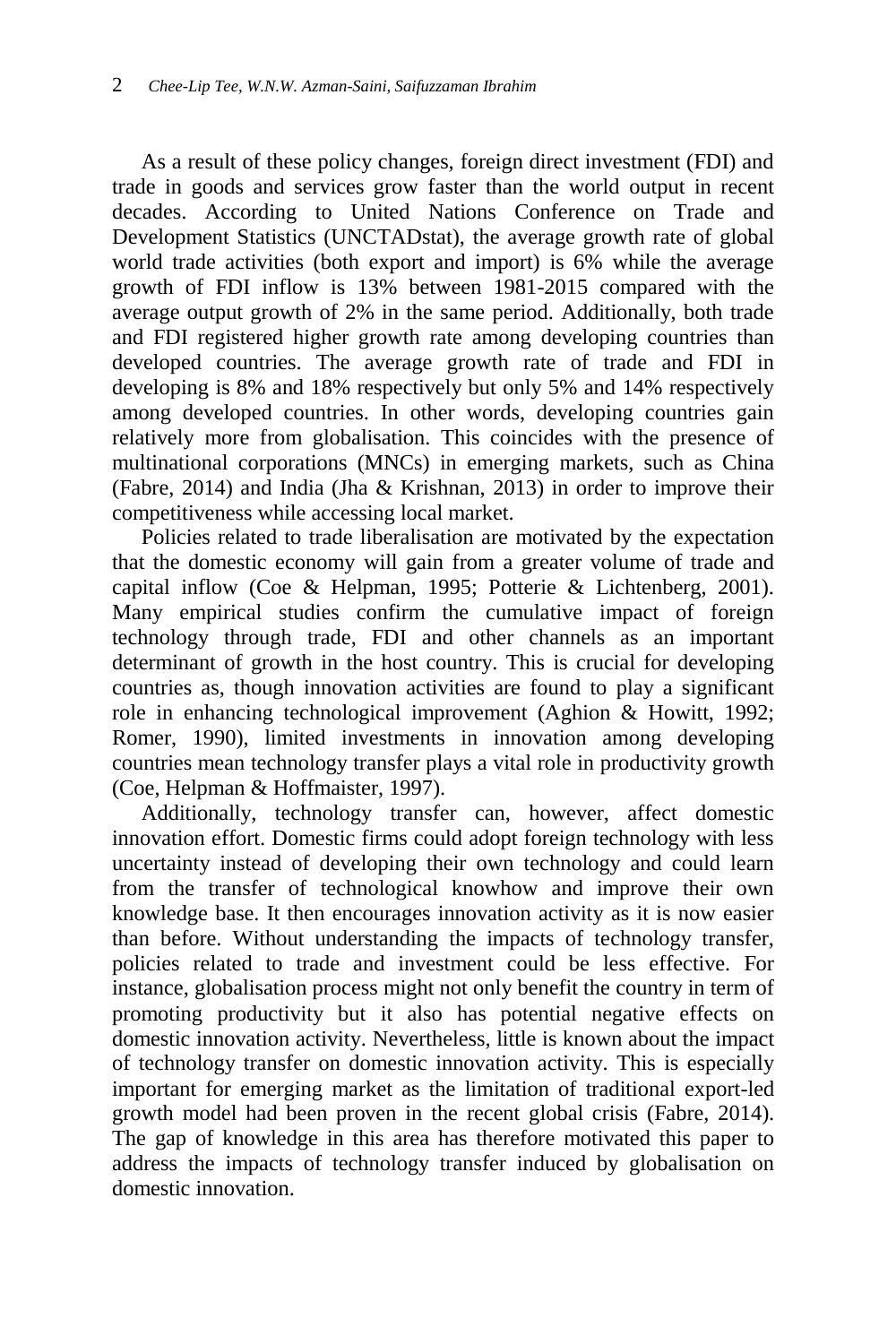The objective of this paper is to investigate the relationship between technology transfer channels (i.e. trade and FDI) and domestic innovation activity in developing countries. This paper analyses the imports by disaggregating data based on technology components as discussed by Coe et al. (1997). In order to achieve the objective of this paper, the Extreme-Bound-Analysis (EBA) approach introduced by Leamer (1983, 1985) and modified by Xavier (1997) is used on data from 58 countries during the period 1996 to 2011. The findings reveal that among all spillover channels (i.e. total import, import of manufactured goods, import of machinery and equipmentand FDI), only import of machinery and equipment is found to be significant and has a positive effect on domestic innovation activities. These findings shed new lights on the complex nature of linkages between globalisation and innovation.

The remainder of this paper is organised as follows. Section 2 reviews literature related to this topic while Section 3 reviews the methodology used to test the hypothesis. Section 4 presents the empirical results of using while the last section summarises and concludes the paper.

#### **2. Literature Review**

The importance of technology inflow for developing countries has been debated extensively in the literature. In a study on developed countries, Coe and Helpman (1995) showed empirical evidence that foreign technology promotes domestic productivity via trade. Complementing this, Coe et al. (1997) discussed this further in the context of developing countries and confirmed the significance of import as an important channel for knowledge spill overs to developing countries. They found that import of capital goods and high-tech products, such as machinery and equipment, have a greater impact on productivity than imports of other types of goods. These studies suggest that openness to trade enhances domestic productivity through four channels: access to a variety of products and equipment, a communication channel that stimulates cross-border learning, adopt foreign technology to local conditionsand imitate foreign technology or even develop new technology from it (Coe et al., 1997). Meanwhile, Potterie and Lichtenberg (2001) argued that foreign technology does not only spill over to domestic economy through trade but also via FDI. Specifically, domestic firms have the opportunity to imitate technology from foreign firms, as they are forced to improve efficiency due to greater domestic competition. In essence, the local firms will learn to engage in international trade through collaboration or imitation. Additionally, domestic workers will also acquire new skills when they work in a foreign firm and this new knowledge may spill over to local firms once they join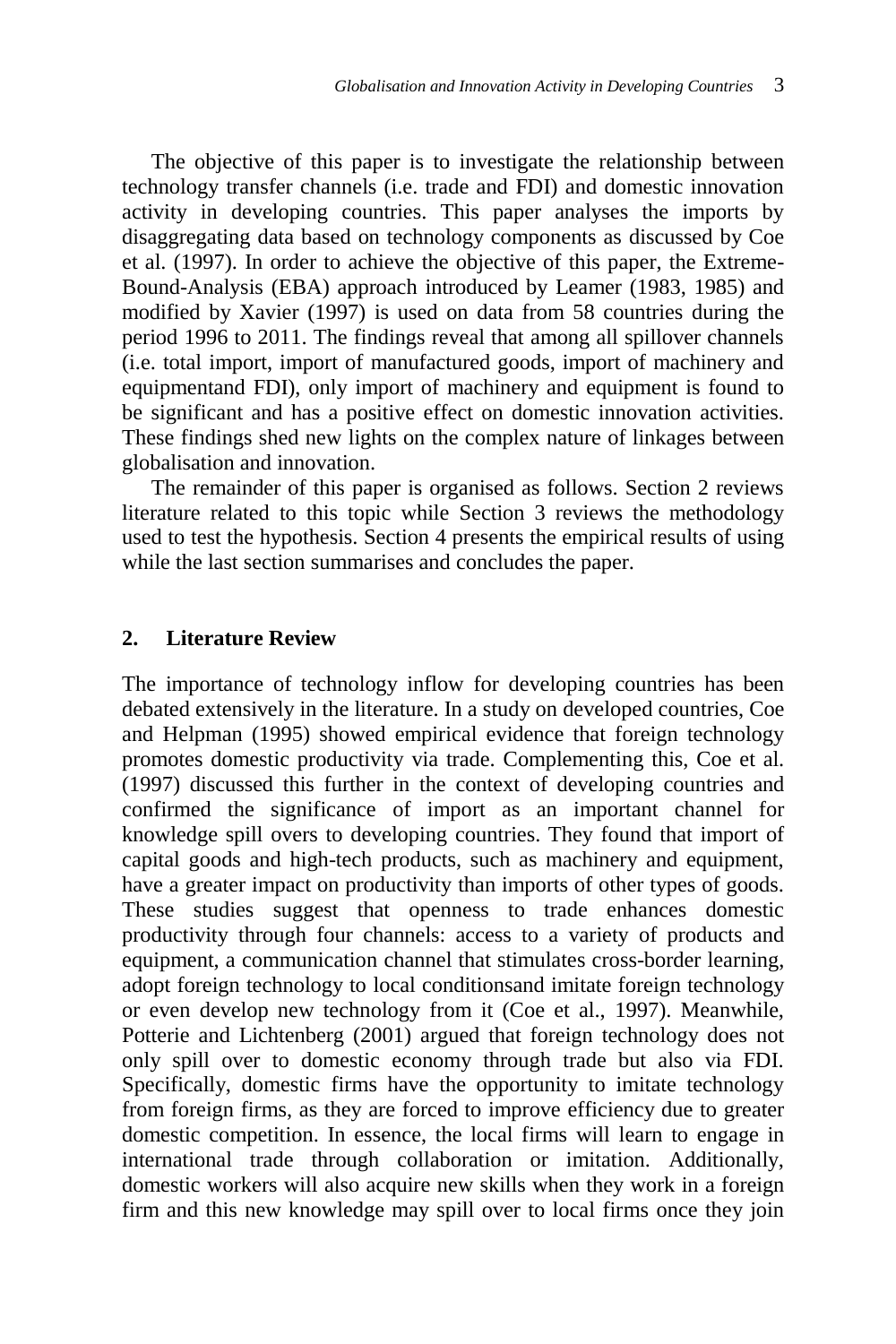local firms (Gorg & Greenaway, 2004). There are many studies that have discussed the importance of technology transfer on domestic productivity. However, only a few focused on the impacts of technology transfer on domestic innovation activity. Most studies that have analysed domestic innovation activity examined the internal factors. For instance, higher income implies greater allocation and incentives for the firms to engage in R&D in order to improve profitability (Bebczuk, 2002; Braconier, 2000; Cumming & Macintosh, 2000). At the same time, a bigger market acts as an incentive for the firm to get involved in R&D investment and consumers prefer differentiated products if they are wealthier (Wang, 2010). Other than promoting domestic innovation, it is also crucial to promoting technology transfer as internal demand which can attract foreign knowledge provider such as MNCs (Pueyo, García, Mendiluce & Morales, 2011). Nevertheless, not all agree with this theory. It is suggested that income might have a limited role in determining allocation for R&D if the latter's target is exogenously set by the government, such as European Council (Wang, 2010). Besides, greater income also leads to greater risk aversion and thus, discourage risky R&D investment (Cumming & Macintosh, 2000).

Human capital is also positively related with economic development, which in turn promotes innovation activity (Cheung & Lin, 2004) for both developing countries (Bebczuk, 2002) and developed countries (Wang, 2010). This has made the stock and intensity of human capital as a major determinant for innovation activities in previous studies. Meanwhile, Teitel (1987) has linked this with the income level of an economy as more scientists and engineers are prefer to work in higher income countries.

Rate and level of investment are important determinants of innovation. They complement R&D investment from the view of aggregate production. It also substitutes R&D investment as both compete for limited resources (Bebczuk, 2002; Wang, 2010). Thus, the investment rate of an economy could have both complementary and substitute effects on the innovation effort and it may also depend on the characteristic of the country. For instance, a negative relationship was shown by Bebczuk (2002) and an insignificant one by Wang (2010).

The population also matters as a country with a large population has greater manpower for innovation (Teitel, 1987, 1994) although Furman, Porterand Stern (2002) argued that greater population discourage innovation activity due to lower GDP per capita. Hu and Mathews (2005) explained the insignificant relationship where the population in latecomer countries is not expected to have a significant impact on early-stage innovation. Meanwhile, after controlling for prosperity and technological sophistication, greater population size could discourage innovation due to lower GDP per capita (Furman et al., 2002).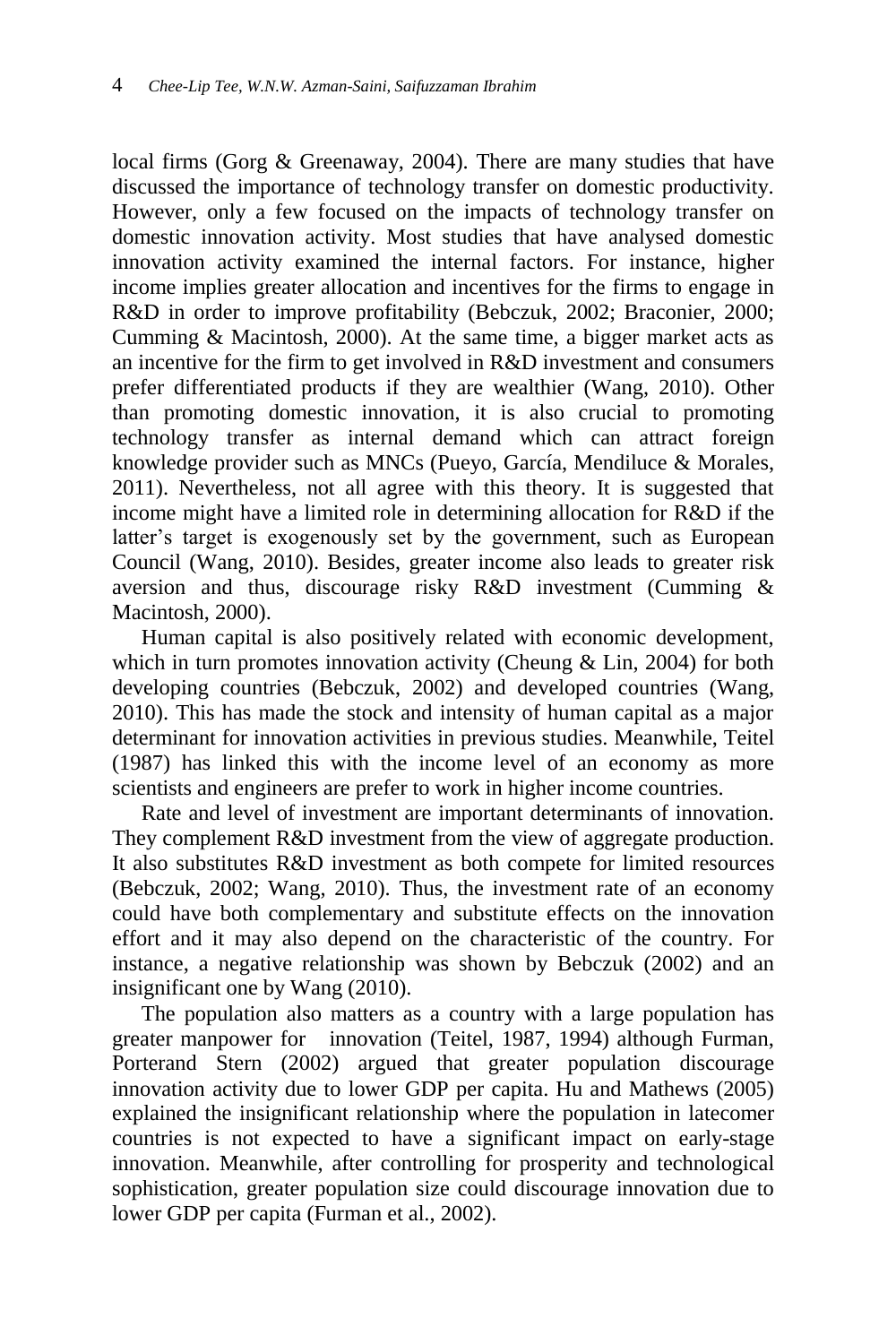Previous studies have highlighted the role of government in innovation activity: it creates both crowding-in and crowding-out effects on private expenditures (Linnemann & Schabert, 2004). Government spending in R&D also reinforces innovation in infrastructure and promote private investment in innovation (Bebczuk, 2002; Furman et al., 2002) though it has substitution effect, especially among latecomer countries which rely more on public R&D investment (Hu & Mathews, 2005). Thus, there is less innovation activity in countries with deficit budget Wang (2010).

There are, however, limited studies that have analysed the influence of external factor on domestic innovation activity, i.e. technology transfer from foreign countries. Arguably, technology transfer has both positive and negative impacts on domestic innovation activity (Lu, Tao & Zhu, 2017). The theory predicts that both trade and financial liberalisation will promote competition in domestic market. Domestic firms are therefore, expected to innovate in order to stay competitive by improving the quality of their products (Wang, 2010). Nevertheless, it might work in another way. Since R&D investment is risky, domestic firms would reduce their spending for R&D activity due to lower profit and greater competition (Veugelers & Houte, 1990).

The impacts of technology transfer on innovation activity are also ambiguous due to access to foreign knowledge base. On one hand, technology transfer generates opportunity for domestic firms to learn about the foreign knowledge which is absent in domestic knowledge base. The domestic economy is therefore encouraged to involve in R&D activity that otherwise is impossible, or at least difficult, due to the lack of necessary skills and knowledge. On the other hand, foreign technology precludes the need for one's own R&D. Domestic firms can adopt foreign technology with less uncertainty instead of developing their own technology (Un  $\&$ Cuervo-Cazurra, 2008). As suggested by Wang (2010), the main source of new technology is OECD countries (Wang, 2010).

#### **3. Methodology and Data**

#### *3.1 Model and variable measurement*

This paper adopts EBA approach, which was first developed by Leamer (1983). The advantage of using this methodology is that it provides robustness and sensitivity analysis of the variables (Wang, 2010). This approach involves varying the subset of control variables included in regression to find the widest range of coefficient estimates on the variables of interest. By varying the subset of control variables and repeating the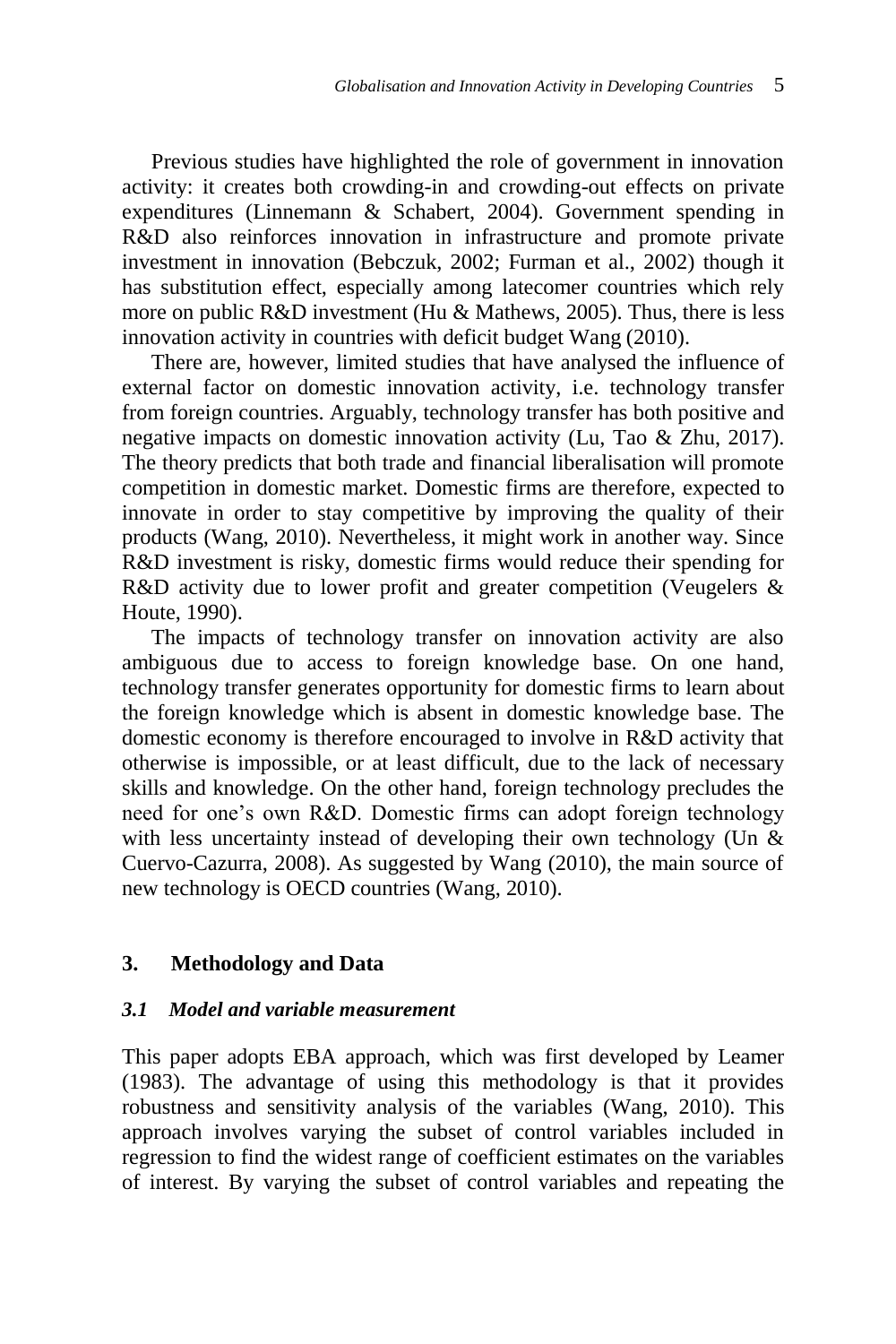estimations, it generates a more robust result of the parameter estimates of the hypothesis to be tested.

Based on Wang (2010), the general specification of the estimated model is as follows:

$$
Y = \beta I + \beta mM + \beta zZ + \varepsilon
$$
\n(1)

where  $Y$  is the dependent variable, which is domestic R&D intensity representing host country's innovation effort, *I* represent the variable that is an important determinant to the dependent variable, *M* is the variable of primary interestand *Z* is explanatory variables.

These explanatory variables (i.e. *I* and *Z*) are selected based on literature findings. The endogenous growth theory suggests human capital as a major determinant of innovation capacity and therefore, it is considered as *I* variable. It is represented by the ratio of the population aged above 25 years having tertiary education. Meanwhile, the *Z* variables consist of several other variables which are hypothesised to influence R&D activity. Variables proposed in previous studies such as income (Bebczuk, 2002; Braconier, 2000; Cumming & Macintosh, 2000), population density (Furman et al., 2002; Hu & Mathews, 2005; Teitel, 1987, 1994), ratio of fixed capital formation to GDP and its growth rate (Bebczuk, 2002; Wang, 2010), the role of government including expenditure, imbalances and spending in R&D (Bebczuk, 2002; Furman et al., 2002; Hu & Mathews, 2005; Linnemann & Schabert, 2004), indicators of business cycle including inflation and unemployment rate (Aghion & Howitt, 1992, 1994; Bean & Pissarides, 1993; Wang, 2010) are included in the model.

The variable of interest, *M*, is the main focus of this paper which is to analyse the impact of technology transfer on domestic innovation. It consists of two technologies spill over channels namely, import and FDI. Thispaper examines both channels since they are viewed as major technology transfer channels in many studies (Azman-Saini, Baharumshah & Law, 2010; Azman-Saini, Law & Ahmad, 2010; Coe & Helpman, 1995; Coe et al., 1997; Coe, Helpman & Hoffmaister, 2009; Durham, 2004; Tee, Azman-Saini, Ibrahim & Ismail, 2015). There are three measures of imports: i) ratio of total import to GDP; ii) ratio of manufactured goods import to GDP; iii) ratio of machinery and equipment import to GDP. The rationale to include three different import channels is to analyse if the influence differs if there is higher technology level (Coe et al., 1997). Thus, the following hypothesis is developed:

Hypothesis 1: *Technology transfer has no impact on domestic innovation activity.*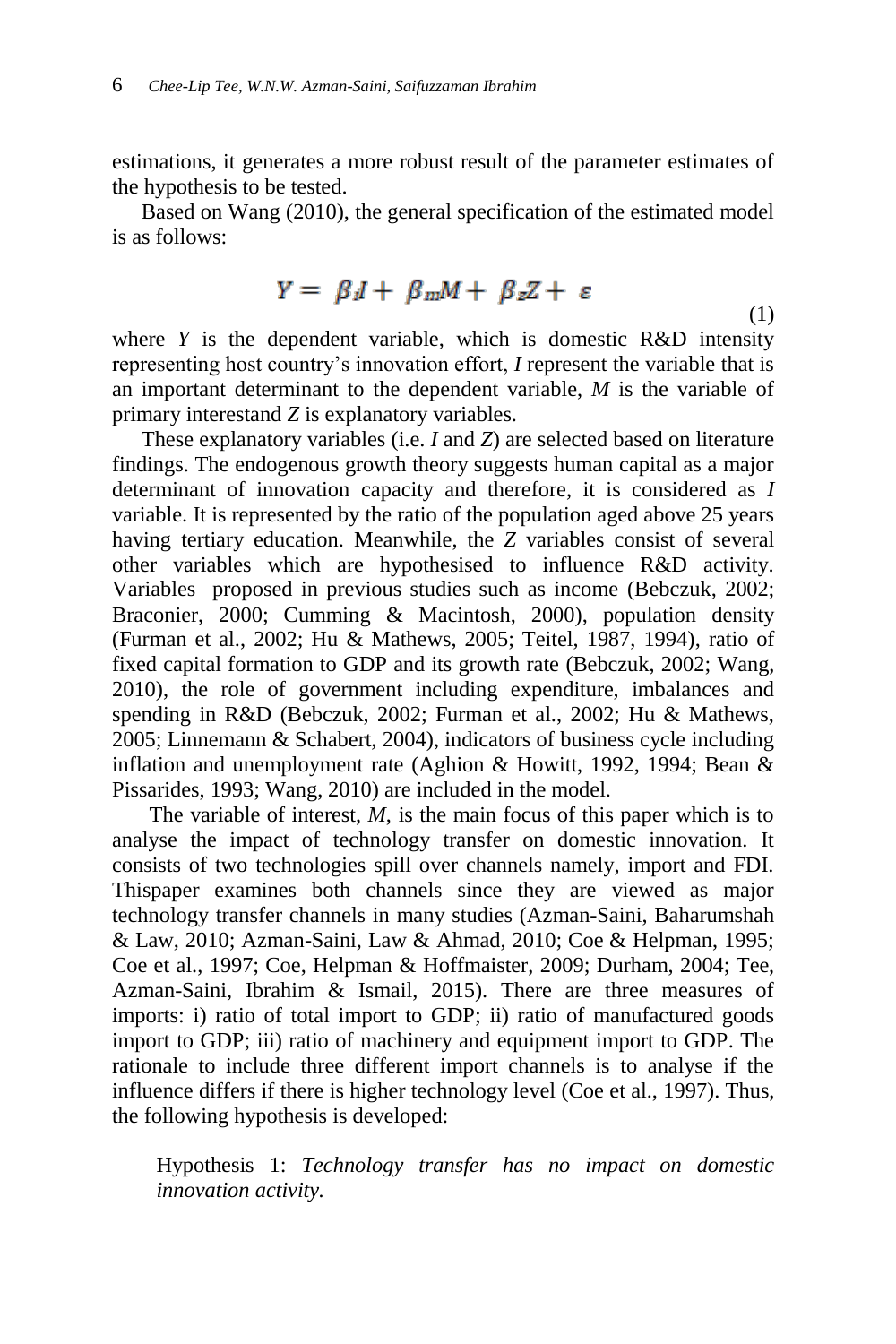The hypothesis is then being extended to provide a clearer picture regarding the influence of technology transfer by analysing different spill over channels as discussed earlier:

Hypothesis 1a: *Technology transfer through total import has no impact on domestic innovation activity.*

Hypothesis 1b: *Technology transfer through the import of manufactured goods has no impact on domestic innovation activity.*

Hypothesis 1c: *Technology transfer through the import of machinery and equipment has no impact on domestic innovation activity.*

Hypothesis 1d: *Technology transfer through FDI has no impact on domestic innovation activity*.

## *3.2 Model and variable measurement*

The EBA estimation involves several important steps. It begins with the estimation of "base regression" which includes only variables I and M. Then, regression equations for all possible linear combinations is estimated up to three Z variables. The next step is to identify the highest value and lowest value for the variable of interest (βm) which cannot be rejected at the 5% significance level (Levine & Renelt, 1992) or 10% significance level (Wang, 2010). After that, extreme bound is defined by a group of Z variables - maximum and minimum values of βm plus two standard errors. This extreme bound is used to infer the confidence of partial relationship between dependent variable (i.e. R&D intensity) and independent variables. The relationship is considered as "robust" if βm remains significant and has the same sign within the extreme bound. If it is not the case, where βm does not remain significant or the sign is different, the relationship is indicated as "fragile" since alternation in conditioning information set changes statistical inference regarding dependent variable and variables of primary interest.

Nevertheless, this criterion has been criticised by Xavier (1997) as too stringent. The author argues that if the distributions of parameters have some positive and some negative support, then one would find at least one regression with a changed sign if enough regressions are run (Dreher, Sturm & Haan, 2010). Thus, this paper uses the alternative criterion proposed in Xavier (1997) which is based on the entire distribution of the parameters, or cumulative distribution function (CDF) across regressions. Instead of only "robust" vs. "non-robust" classifications, this approach would assign some levels of confidence to the variables. Compare a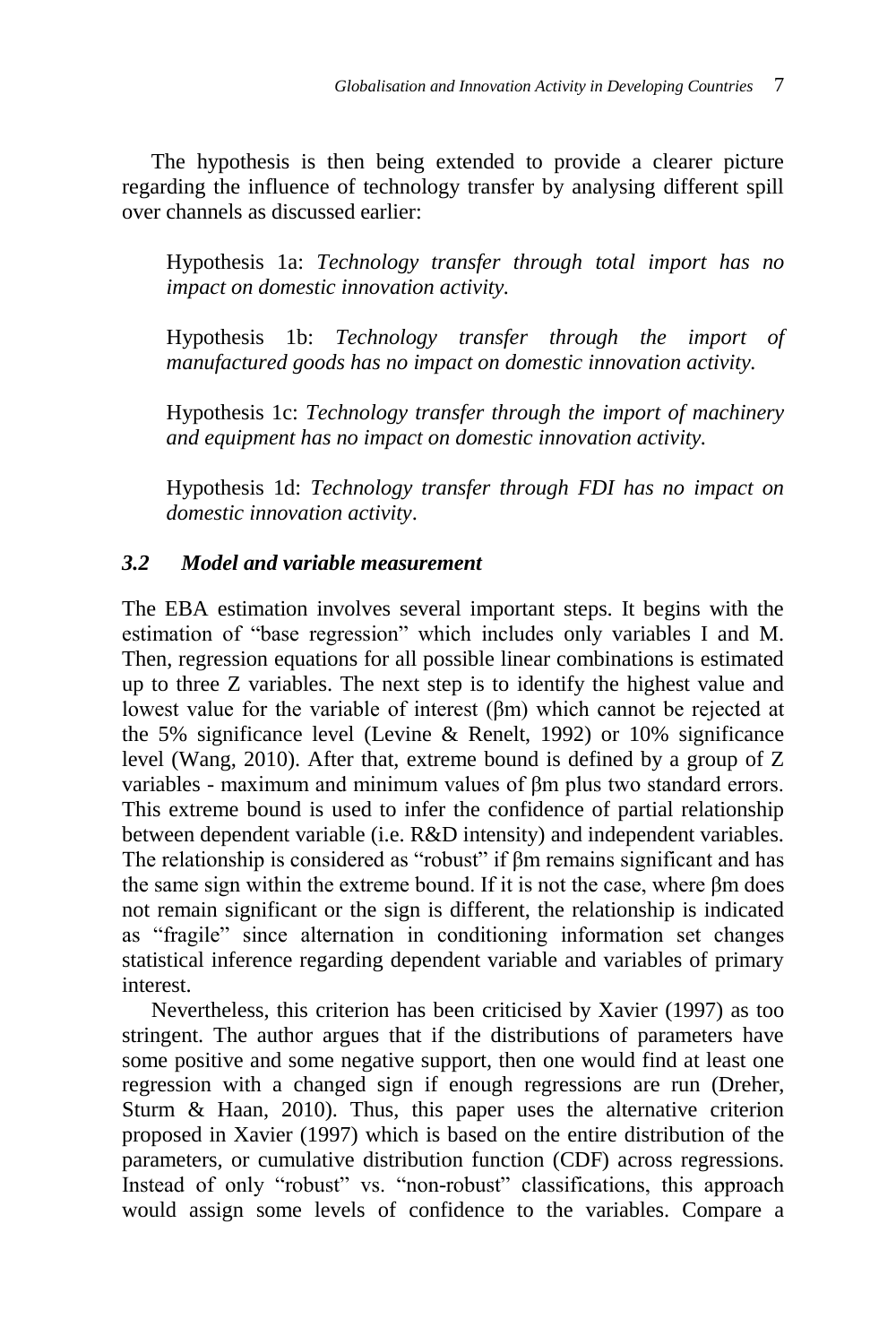parameter with 95% and 50% of density function respectively lies right to the zero; the former is considered more likely to correlate with dependent variable than another. Following this approach, a variable is considered as robust when 90% confidence interval around the parameters is entirely on one side of zero, i.e. CDF (0)3 above 0.95 (Ahrend, 2012). All these estimation steps can be achieved through the utilisation of the R Project as it provides an excellent flexibility for statistical analysis.

## *3.3 Data sources*

This paper uses cross-country data from 58 developing countries covering the period of 1996-2011<sup>4</sup> (see Appendix 1). The dependent variable is  $R&D$ intensity which is defined as the ratio of R&D expenditure to GDP. Data was collected from the *United Nations Educational, Scientific and Cultural Organization (UNESCO) Institute of Statistic database*. The human capital (i.e. *I* variable) is proxy for the ratio of the population above 25 having tertiary education and adopted from Barro and Lee (2013).

The variables of interest in the model (i.e. *M* variables) include the two technology transfer channels: import and FDI. The former channel, proxy by the ratio of total import to GDP and its sub-categories (i.e. ratio of manufactured goods imports to GDP and ratio of machinery and equipment import to GDP) were obtained from *United Nations Conference on Trade and Development database* while the latter channel, proxy by ratio of FDI inflow to GDP, was obtained from *World Development Indicators database*.

The *Z* variables consist of several other variables which are hypothesised to influence R&D activity: income, population density, the ratio of the fixed capital formation to GDP and its growth rate, the role of government (i.e. expenditure, imbalancesand spending in R&D) and the indicators of macroeconomics (i.e. inflation and unemployment). All these variables are extracted from the *World Development Indicators database* except government spending in R&D which was obtained from *UNESCO Institute of Statistic database*.

#### **4. Empirical results**

The results of EBA with different combinations of independent variables are presented in tables 1 to 4 corresponding to hypothesis 1a to 1d. In each table, columns (1) and (2) respectively present averages of estimated coefficients and standard error overall regressions. Column (3) shows the percentage of regressions in which the respective variable is significant at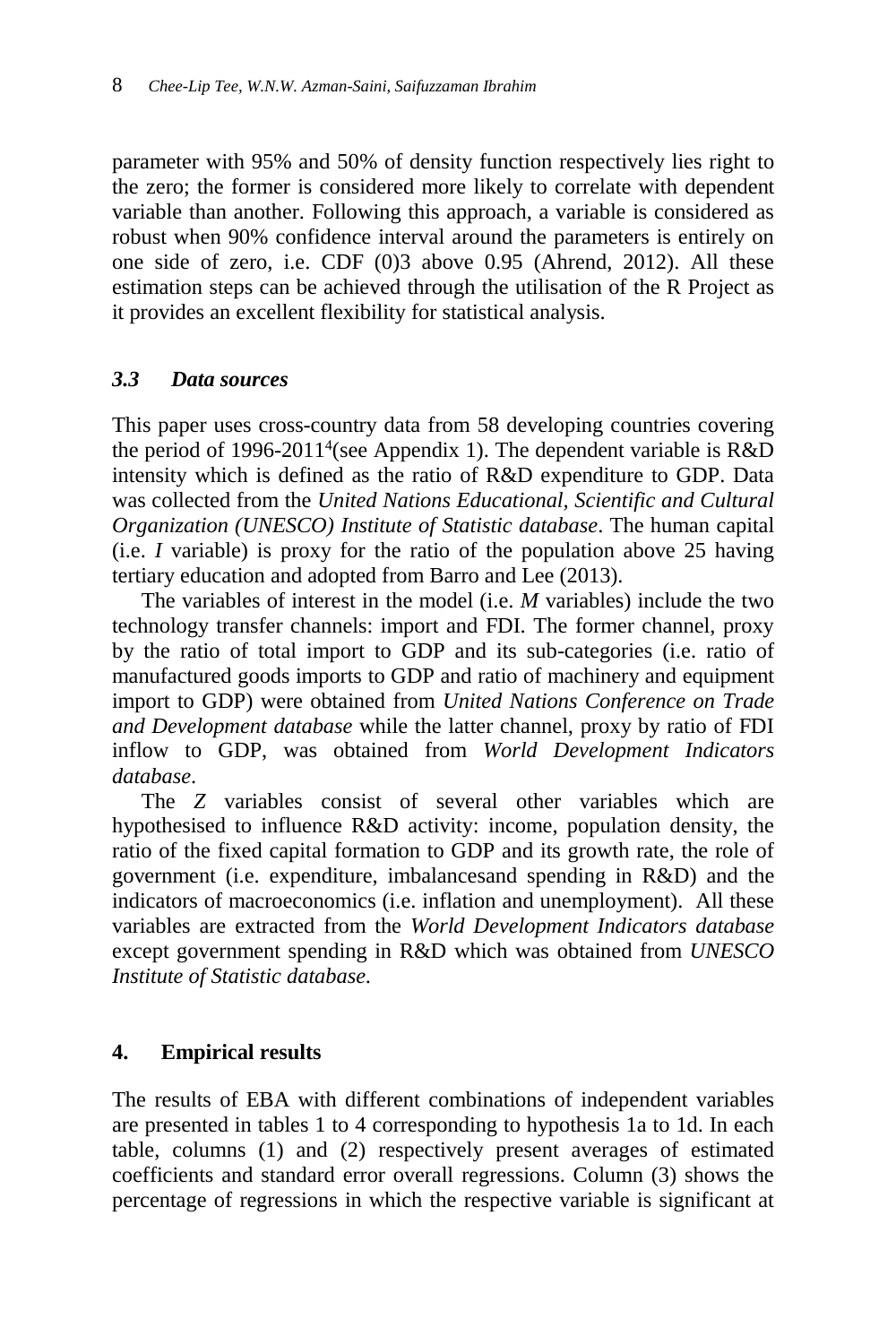least at 5% level. Column (4) reports the p-value of coefficients. CDF (0)s are reported in column (5). Based on Xavier (1997)'s suggestion, a variable is considered robust if  $90\%$  confidence interval condition is fulfilled<sup>5</sup> (i.e. CDF(0) is above 0.95) as the variable turn out significant in a very large fraction of the regressions. Finally, column (6) and (7) provides Learmer's lower and upper bounds. In each table, there are four models estimated. In the first model, the whole set of control variables is included. Nonetheless, some of the variables measure similar perspectives of an economy, such as government expenditure and government imbalance; or fixed capital formation and fixed capital formation growth. These variables may be inappropriate to be included in regression together. Therefore, model 2 restricts government expenditure and government imbalance not to appear together in the set of control variables while model 3 restricts the simultaneous presence of fixed capital formation and its growth. Finally, model 4 shows the result when both restrictions are implemented<sup>6</sup>.

First of all, human capital is found to be positive and statistically significant in all regressions where p-values for human capital are lower than 0.01 in all regressions. This relationship is found to be robust under Leamer's criterion as shown in Table 1 and 4: positively significant within the range of high value and low value of the coefficient in all regressions. At the same time, results in Tables 2 and 3 also suggest the robustness of this relationship under Xavier's criterion: CDF for human capital is greater than 0.95 in all regressions. These findings are in line with literature which suggests that human capital is a major determinant of domestic innovation effort. This also justifies the inclusion of human capital as *I*-variable in the EBA model.

Table 1 shows the results of using total import as spill over channel. In all four regressions with different restrictions being imposed, no significant relationship is found as both Leamer's and Xavier's criterion does not indicate any robust relationship between total import with R&D intensity. Findings of the present study show that some products included in the total import, such as raw material, do not indicate advanced technology and therefore, restrict the spill over potential. This is similar to Chang et al. (2013) where import is found to have no impact on domestic innovation.

|                  | (1)         | $\rm(2)$ | (3)           | (4)            | (5) | (6)      | (7)          |
|------------------|-------------|----------|---------------|----------------|-----|----------|--------------|
| <b>Variables</b> | Avg.        | Avg. SE  | $\frac{0}{0}$ | <b>P-value</b> | CDF | Lower    | <b>Upper</b> |
|                  | <b>Beta</b> |          | Sign.         |                | (0) |          |              |
| Regression one   |             |          |               |                |     |          |              |
| HC               | 0.015       | 0.004    | 100           | 0.0004         | 99  | 0.001    | 0.029        |
| Import           | $-0.004$    | 0.003    | 38            | 0.1888         | 92  | $-0.026$ | 0.011        |

**Table 1:** Impact of total import on domestic innovation effort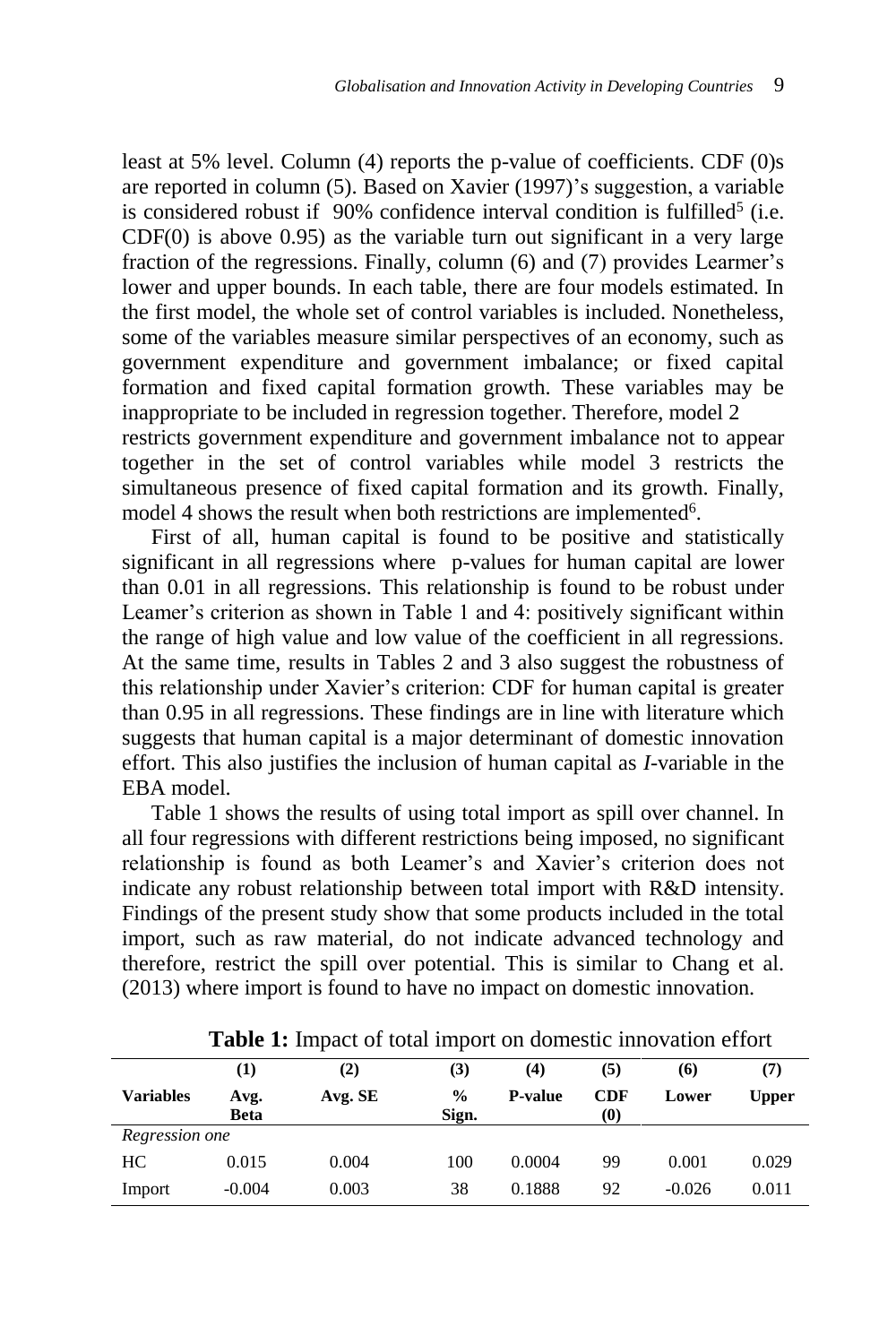| <b>Table 1:</b> (Collumne) |                     |            |                              |        |                                             |          |              |
|----------------------------|---------------------|------------|------------------------------|--------|---------------------------------------------|----------|--------------|
|                            | (1)                 | (2)        | (3)                          | (4)    | (5)                                         | (6)      | (7)          |
| <b>Variables</b>           | Avg.<br><b>Beta</b> | Avg.<br>SЕ | $\frac{6}{6}$<br><b>Sign</b> | % Sign | <b>CDF</b><br>$\boldsymbol{\left(0\right)}$ | Lower    | <b>Upper</b> |
| Regression two             |                     |            |                              |        |                                             |          |              |
| HC                         | 0.015               | 0.004      | 100                          | 0.0004 | 99                                          | 0.001    | 0.029        |
| Import                     | $-0.004$            | 0.003      | 39                           | 0.1888 | 93                                          | $-0.026$ | 0.011        |
| Regression three           |                     |            |                              |        |                                             |          |              |
| HC                         | 0.015               | 0.004      | 100                          | 0.0004 | 99                                          | 0.001    | 0.029        |
|                            |                     |            |                              |        |                                             |          |              |
| Import                     | $-0.004$            | 0.003      | 38                           | 0.1888 | 93                                          | $-0.026$ | 0.011        |
| Regression four            |                     |            |                              |        |                                             |          |              |
| HC                         | 0.015               | 0.004      | 100                          | 0.0004 | 99                                          | 0.001    | 0.029        |
| Import                     | $-0.004$            | 0.003      | 39                           | 0.1888 | 93                                          | $-0.026$ | 0.011        |

**Table 1:** (Continue)

**Notes:** Regression one has no restriction in select control variables; regression two restricts that either government expenditure or government imbalance will be included; regression three restricts that either fixed capital formation or fixed capital formation growth will be included in control variables; regression four implements both restrictions.

In order to understand better the impact of import channel, this paper disaggregates the import channel into a narrower channel. Table 2 presents the results of using a narrower definition of import: import of manufactured goods. The Leamer's criterion did not support the existence of a robust relationship but according to Xavier's criterion, import of manufactured goods is found to be robust in three out of four regressions but only significant with positive signs at the 10% level. Overall, there is weak evidence to support a robust relationship between the import of manufactured goods and R&D intensity.

Table 3 shows the result of using the import of machinery and equipment which has higher technological contents as a channel for technology transfer. The Leamer's criterion indicates that there is no robust relationship as lower bounds and upper bounds for this coefficient in all four regressions have different sign. Xavier's criterion, however, suggests that the relationship could be considered as robust where the CDFs in all four regressions are above 95. This suggests that the variable maintain its positive sign at least 95% in all combination estimation, regardless of with or without restriction imposed in the model. The findings provide sufficient evidence to support the robustness of a positive and significant relationship between the import of machinery and equipment and domestic innovation effort in developing countries.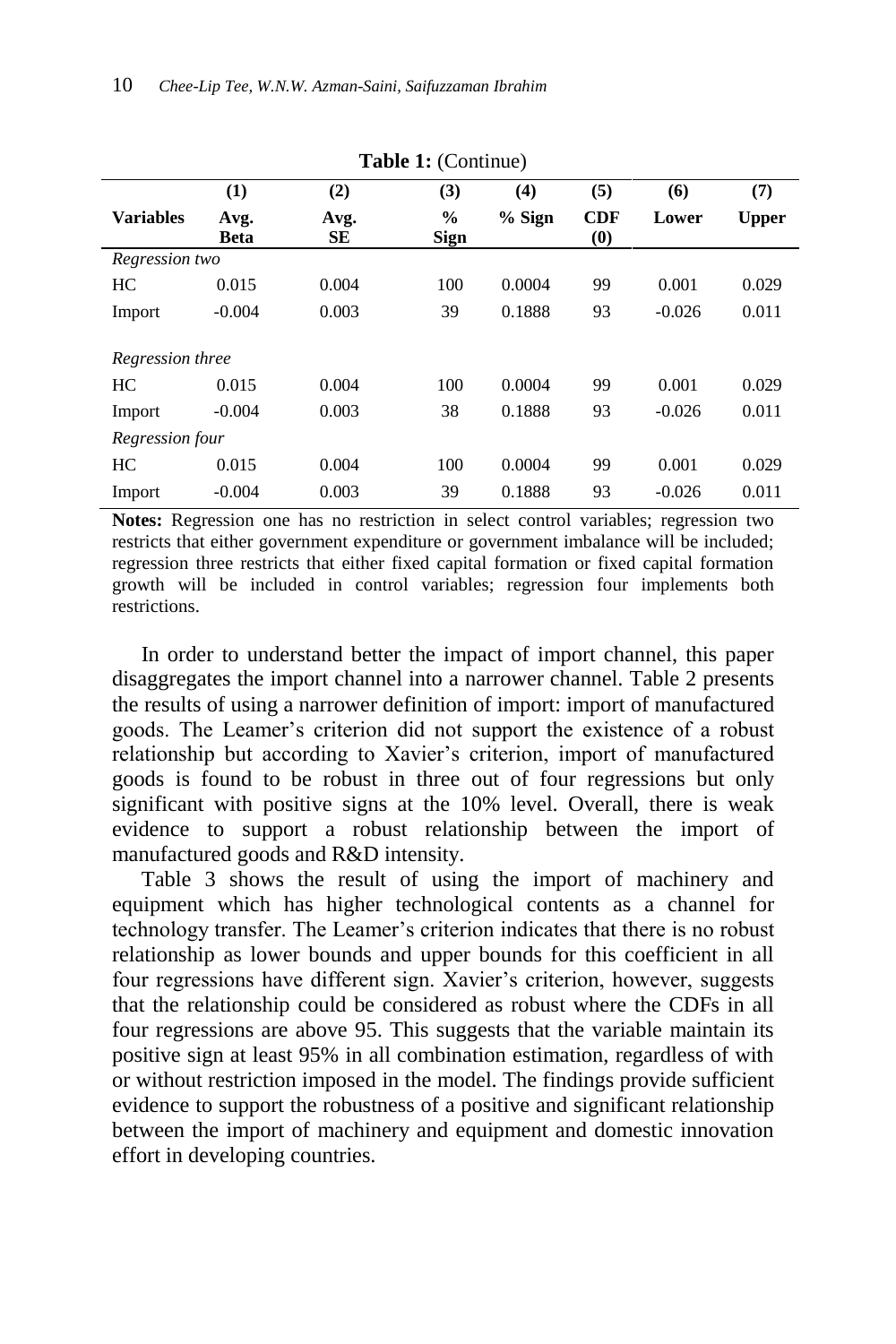| <b>THEIR FIGURE OF HUMMERGE COOLS HIPOLE ON GOTHESILY HIMO VALION VITOLE</b> |                     |            |         |         |                                               |          |              |  |
|------------------------------------------------------------------------------|---------------------|------------|---------|---------|-----------------------------------------------|----------|--------------|--|
|                                                                              | (1)                 | (2)        | (3)     | (4)     | (5)                                           | (6)      | (7)          |  |
| <b>Variables</b>                                                             | Avg.<br><b>Beta</b> | Avg.<br>SЕ | % Sign. | P-value | <b>CDF</b><br>$\boldsymbol{\left( 0\right) }$ | Lower    | <b>Upper</b> |  |
| Regression one                                                               |                     |            |         |         |                                               |          |              |  |
| HС                                                                           | 0.016               | 0.004      | 99      | 0.0002  | 99                                            | $-0.001$ | 0.029        |  |
| Manu                                                                         | 0.007               | 0.004      | 46      | 0.0855  | 94                                            | $-0.043$ | 0.036        |  |
| Regression two                                                               |                     |            |         |         |                                               |          |              |  |
| HС                                                                           | 0.016               | 0.004      | 99      | 0.0002  | 99                                            | $-0.001$ | 0.029        |  |
| Manu                                                                         | 0.008               | 0.004      | 46      | 0.0503  | 95                                            | $-0.043$ | 0.036        |  |
| Regression three                                                             |                     |            |         |         |                                               |          |              |  |
| HC                                                                           | 0.016               | 0.004      | 99      | 0.0002  | 99                                            | $-0.001$ | 0.029        |  |
| Manu                                                                         | 0.008               | 0.004      | 47      | 0.0503  | 95                                            | $-0.043$ | 0.036        |  |
| Regression four                                                              |                     |            |         |         |                                               |          |              |  |
| HС                                                                           | 0.016               | 0.004      | 99      | 0.0002  | 99                                            | $-0.001$ | 0.029        |  |
| Manu                                                                         | 0.008               | 0.004      | 47      | 0.0503  | 95                                            | $-0.043$ | 0.036        |  |

**Table 2**: Impact of manufactured goods import on domestic innovation effort

**Notes:** Regression one has no restriction in select control variables; regression two has restriction that either government expenditure or government imbalance will be included; regression three restricts that either fixed capital formation or fixed capital formation growth will be included in control variables; regression four implements both restrictions.

The findings are in line with Coe et al. (1997) regarding the significance of import of machinery and equipment compared with its alternative. This paper shows that only import of machinery and equipment promote domestic innovation, while Coe et al. (1997) found that it "does a marginally better job" than its alternatives in improving domestic productivity. The role of imported machinery and equipment is mainly due to the fact it contains a greater technological component. Thus, it creates more opportunity for domestic firms to learn from technology transfer. Wang (2010) however, found a negative relationship among developed countries. The difference could be attributable to the technology base of the host countries. Developing countries with a significant technology gap have a greater learning opportunity to learn from foreign technology and thus, willing to invest in innovation activity. In contrast, developed countries would prefer to adopt foreign technology since their learning opportunity is limited and therefore, innovation investment is no longer needed.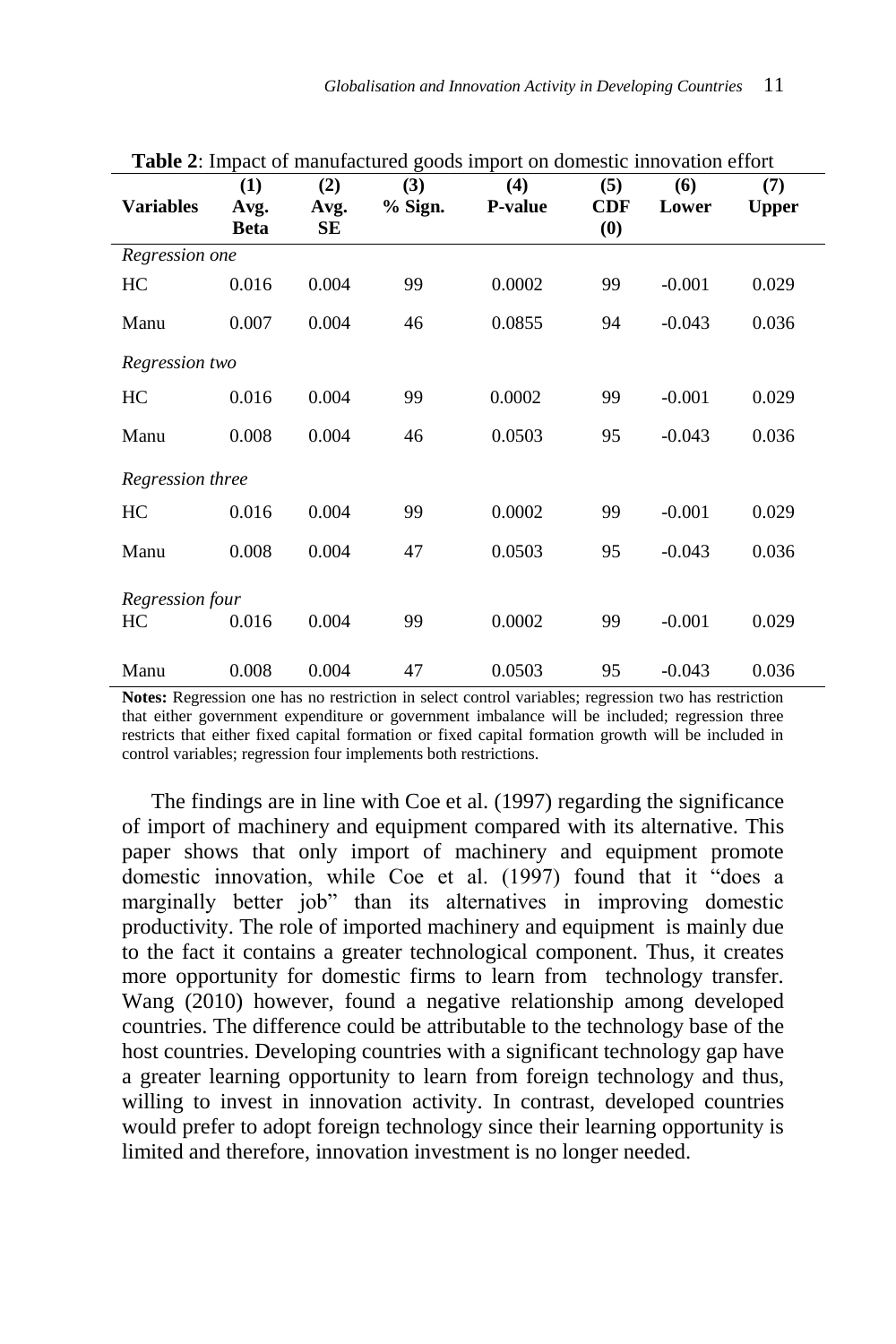| <b>Table 5</b> : Impact of machinery and equipment import on domestic innovation effort |                     |                   |         |                |        |          |              |
|-----------------------------------------------------------------------------------------|---------------------|-------------------|---------|----------------|--------|----------|--------------|
|                                                                                         | (1)                 | (2)               | (3)     | (4)            | (5)    | (6)      | (7)          |
| <b>Variables</b>                                                                        | Avg.<br><b>Beta</b> | Avg.<br><b>SE</b> | % Sign. | <b>P-value</b> | CDF(0) | Lower    | <b>Upper</b> |
| Regression one                                                                          |                     |                   |         |                |        |          |              |
| HC                                                                                      | 0.015               | 0.004             | 99      | 0.0004         | 99     | $-0.001$ | 0.028        |
| Mac                                                                                     | 0.015               | 0.006             | 72      | 0.0153         | 98     | $-0.020$ | 0.062        |
| Regression two                                                                          |                     |                   |         |                |        |          |              |
| HC                                                                                      | 0.015               | 0.004             | 99      | 0.0004         | 99     | $-0.001$ | 0.028        |
| Mac                                                                                     | 0.015               | 0.006             | 71      | 0.0153         | 98     | $-0.020$ | 0.062        |
| Regression three                                                                        |                     |                   |         |                |        |          |              |
| HС                                                                                      | 0.015               | 0.004             | 99      | 0.0004         | 99     | $-0.001$ | 0.028        |
| Mac                                                                                     | 0.015               | 0.006             | 73      | 0.0153         | 99     | $-0.020$ | 0.062        |
| Regression four                                                                         |                     |                   |         |                |        |          |              |
| HC                                                                                      | 0.015               | 0.004             | 99      | 0.0004         | 99     | $-0.001$ | 0.028        |
| Mac                                                                                     | 0.015               | 0.006             | 72      | 0.0153         | 99     | $-0.020$ | 0.062        |

**Table 3**: Impact of machinery and equipment import on domestic innovation effort

**Notes:** Regression one has no restriction in select control variables; regression two has restriction that either government expenditure or government imbalance will be included; regression three restricts that either fixed capital formation or fixed capital formation growth will be included in control variables; regression four implements both restrictions.

Finally, this paper looks at alternative technology spill overs channel, namely FDI. The results are presented in Table 4 where both Leamer's and Xavier's criteria do not indicate the presence of any robust relationship between FDI and R&D intensity. The findings are consistent in all four regressions which indicate that domestic innovation of developing countries is not affected by FDI inflows. This is consistent with Chang et al. (2013) and Lu et al. (2017). The insignificant relationship could be due to the absorptive capacity among host countries which enables them to benefit from FDI inflows, e.g. research capacity of the destination (Zhang, 2017) This supports the increasingly popular view that knowledge spill over is not an automatic consequence of MSCs presence but requires host country to have certain level of absorptive capacity in order to benefit from it, e.g. institutional development (Durham, 2004), economic freedom (Azman-Saini, Law, et al., 2010) and financial development (Azman-Saini, Law, et al., 2010), among many others.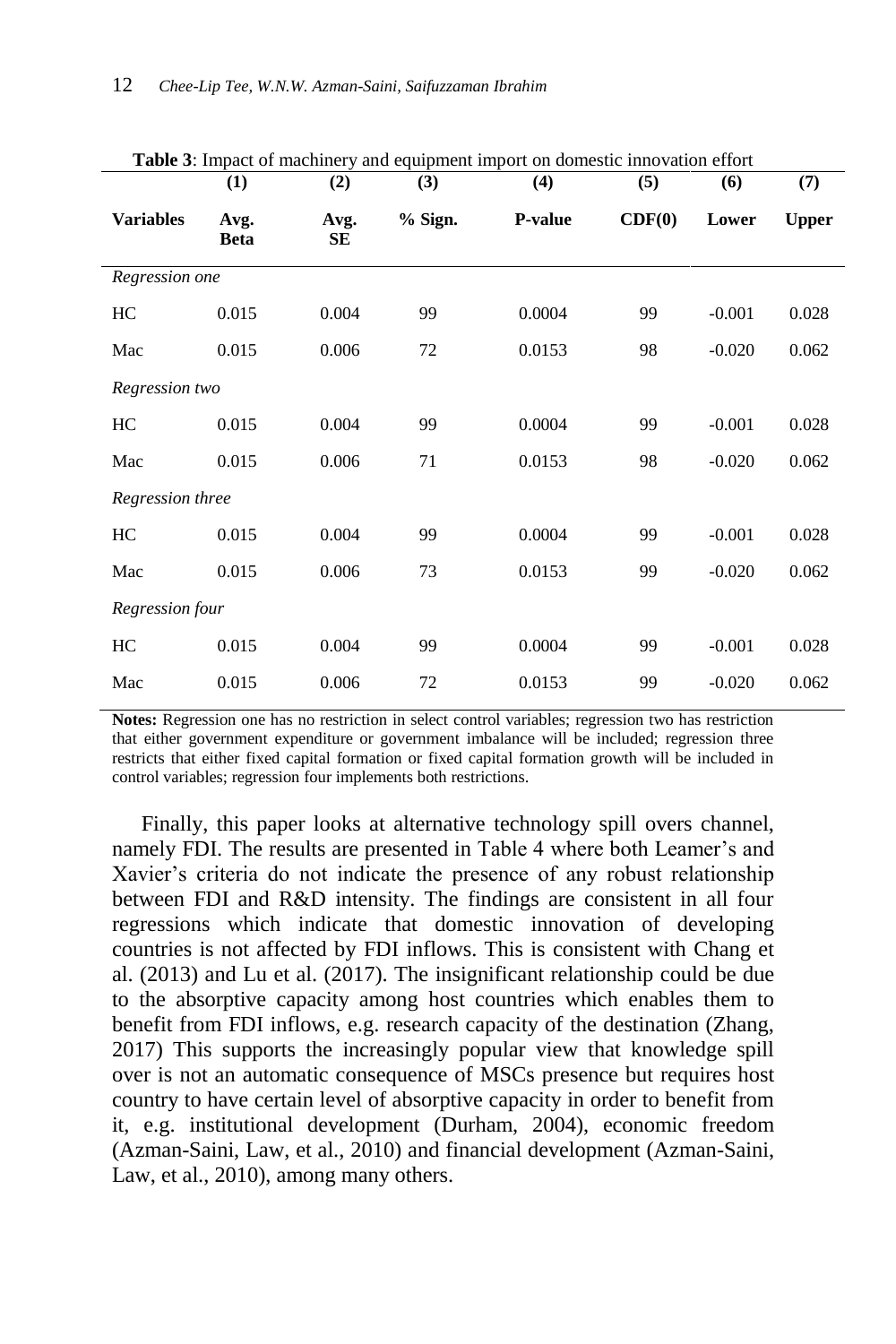In sum, only hypothesis 1c (technology transfer through the import of machinery and equipment exerts no impact on domestic innovation activity) is rejected. The results are very similar to Chang et al. (2013) where import and FDI are both found to be insignificant towards domestic innovation activities. This paper discusses in depth the import channel by disaggregating it. Two of the import channels (total import and import of manufactured goods) are considered in previous studies to have a lower level of technology component than import of machinery and equipment. Thus, the host country's decision in innovating is not affected by these two channels due to their limited spill over effect. A significant effect can, however, be observed with the import of machinery and equipment and its spill over effects. In the meantime, the insignificant impact from the FDI requires further analysis to examine the possible factor, e.g. the role of absorptive capacity. Many studies have found that FDI is less likely to have a direct impact on the host country but certain characteristics within the host country must be present to benefit from it. The inclusion of these factors in the analysis will provide a clearer picture regarding this relationship.

|                  | (1)          | (2)        | (3)            | (4)            | (5)    | (6)      | (7)          |
|------------------|--------------|------------|----------------|----------------|--------|----------|--------------|
| <b>Variables</b> | Avg.<br>Beta | Avg.<br>SЕ | $\%$<br>Sign.  | <b>P-value</b> | CDF(0) | Lower    | <b>Upper</b> |
| Regression one   |              |            |                |                |        |          |              |
| HC               | 0.015        | 0.004      | 100            | 0.0004         | 99     | 0.001    | 0.028        |
| <b>FDI</b>       | $-0.009$     | 0.019      | $\overline{2}$ | 0.6376         | 68     | $-0.081$ | 0.062        |
| Regression two   |              |            |                |                |        |          |              |
| HC               | 0.015        | 0.004      | 100            | 0.0004         | 99     | 0.001    | 0.028        |
| <b>FDI</b>       | $-0.009$     | 0.019      | 1              | 0.6376         | 68     | $-0.081$ | 0.062        |
| Regression three |              |            |                |                |        |          |              |
| HC               | 0.015        | 0.004      | 100            | 0.0004         | 99     | 0.001    | 0.028        |
| <b>FDI</b>       | $-0.009$     | 0.019      | $\overline{2}$ | 0.6376         | 68     | $-0.081$ | 0.062        |

**Table 4**: Impact of FDI on domestic innovation effort

**Notes:** Regression one has no restriction in select control variables; regression two has restriction that either government expenditure or government imbalance will be included; regression three restricts that either fixed capital formation or fixed capital formation growth will be included in control variables; regression four implements both restrictions.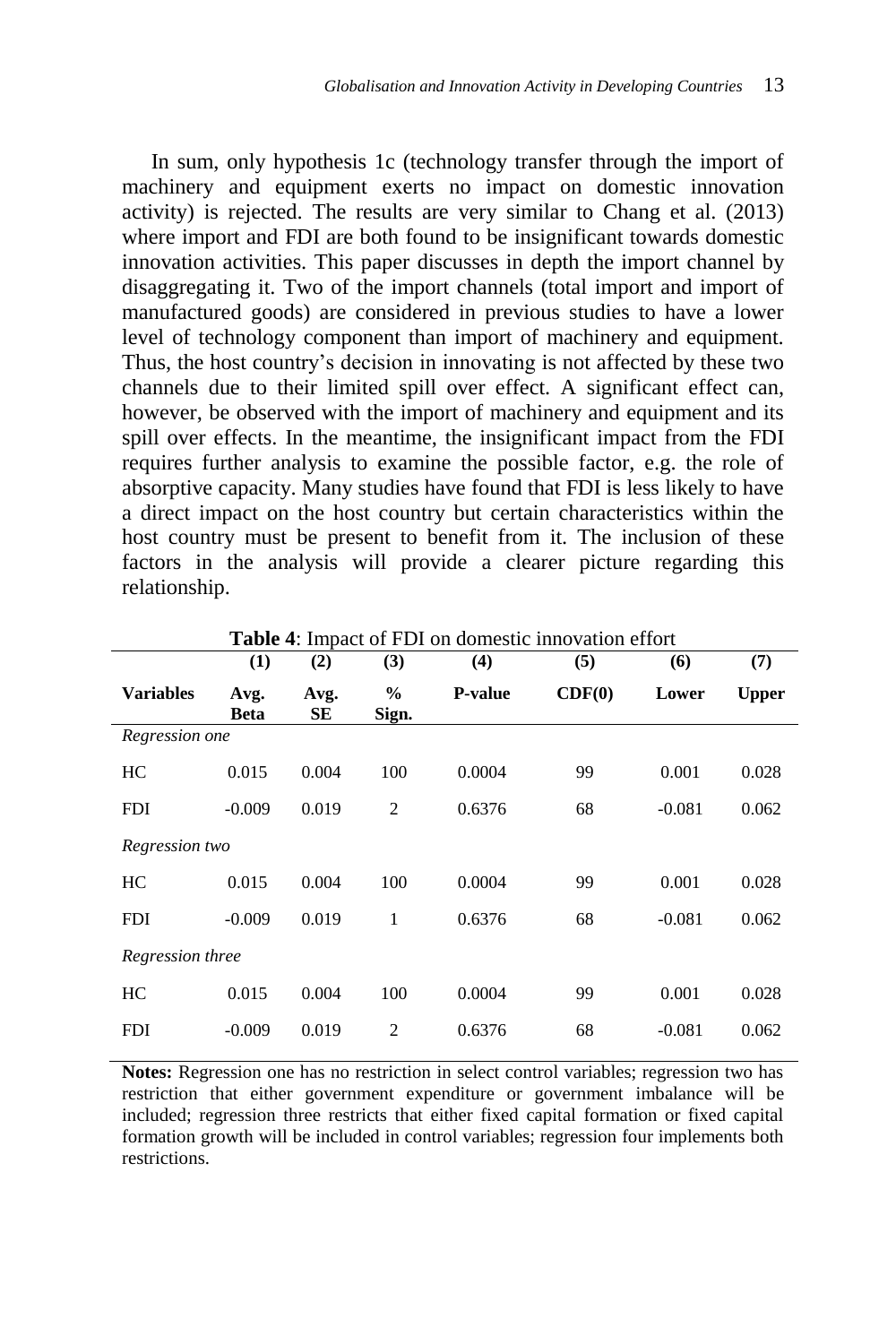## **5. Conclusion**

Globalisation process is viewed by many countries (especially the developing ones) as a major source of technology spillovers. Although technology transfer is found to enhance the productivity and growth of host country, its impacts on the other aspects of the economy are however, ambiguous. On one hand, technology transfer complements domestic innovation through improving domestic knowledge base. On the other hand, technology transfer substitutes innovation activity since it is easier to adopt foreign technology than investing in R&D. The studies in this field are, however, very limited as most studies focus on the relationship between technology and economy performance (i.e. productivity and growth). This paper, therefore, aims to fill this gap in knowledge by examining if the technology transfer would influence the economy indirectly, specifically its impact on domestic innovation activity, besides its direct impact on productivity and growth.

The EBA approach is implemented to investigate the impact of import and FDI on domestic innovation activity in 58 developing countries between 1996 and 2011. The FDI inflows and three categories of importtotal import, import of manufactured goodsand import of machinery and equipment - are included as the technology transfer channel in the analysis. The findings suggest that though interactions between countries are greater nowadays, only import of machinery and equipment has a positive and significant impact on domestic innovation activities. In other words, the import of machinery and equipment is found to bring more benefits to host country than its alternatives where it promotes domestic innovation activity and productivity as suggested in the literature.

The findings are crucial for policymakers when formulating trade and investment policies. There has to be greater attention to the import of machinery and equipment since it does not only improve the host country's productivity but also promote domestic innovation activities which in turn enhances long-run economic growth. Thus, a proper trade policy that encourages the trade of machinery and equipment does not only provide an opportunity to learn from foreign technology but improves domestic capacity to develop its own technology base.

Though both import and FDI are viewed as significant channel for technology transfer, only the former (specifically import of machinery and equipment) is found to have a significant impact on domestic innovation. It is very likely that lack of sufficient absorptive capacity (e.g. economic freedom, financial development, institutional quality, just to name a few) has led to insignificant direct impact from FDI as suggested by many studies. The study only looks at imports but export is found to influence innovation activities in recent studies. Therefore, the next logical step in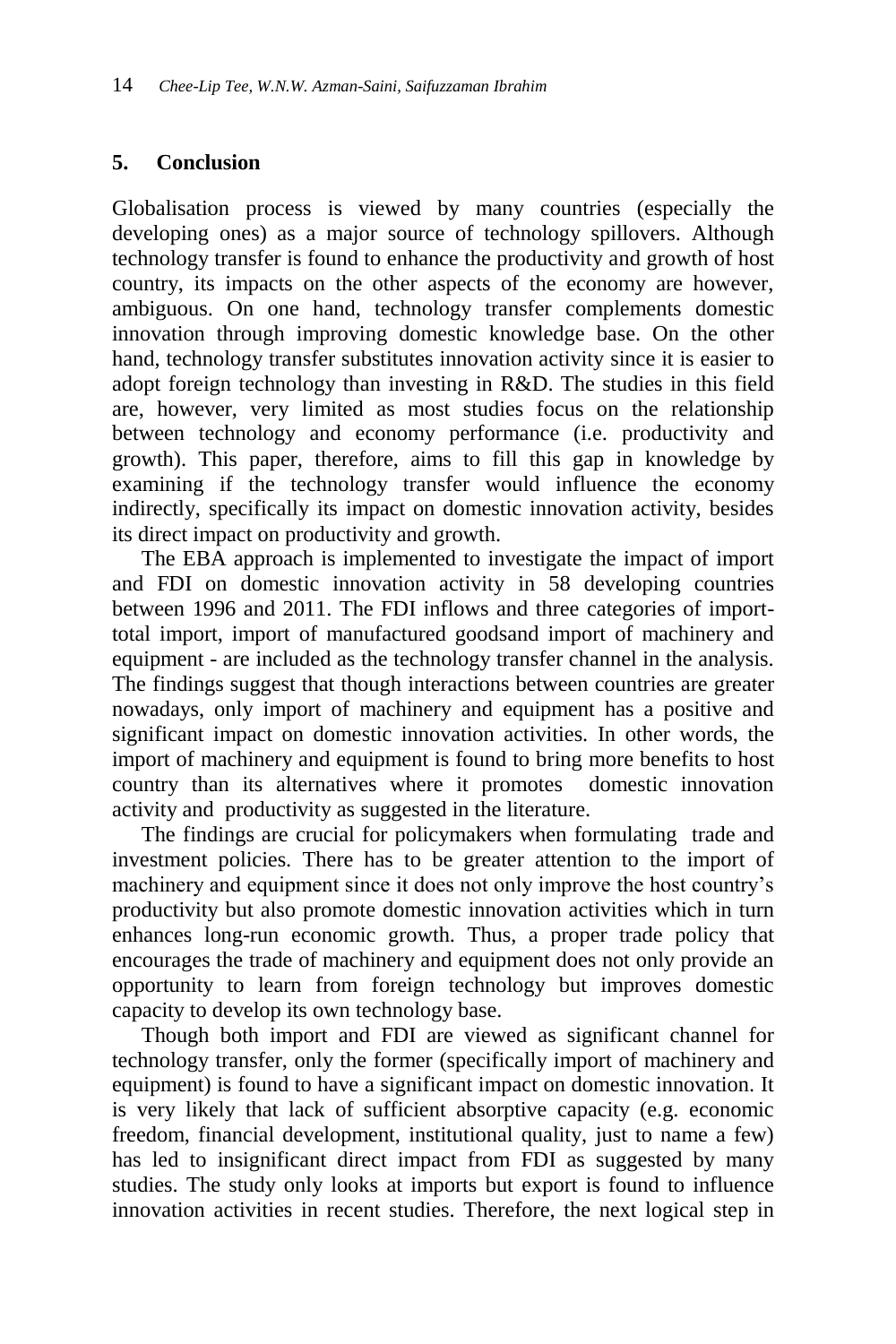future research is to examine the impact of export on domestic innovation activity.

# **Notes**

- 1. World Bank data.
- <sup>2.</sup> The share of middle and low-income countries is only 30.7% of world gross expenditure in R&D during 2013 (UNESCO, 2016).
- <sup>3</sup>. Following Xavier (1997), the area under density is divided into two parts which lie on each side of zeroand the larger area is called CDF (0), irrespective of whether it is above or below zero.
- <sup>4.</sup> The sample period is restricted due to data limitation, especially data related to research and development expenditure.
- <sup>5.</sup> The test proposed by Xavier (1997) is basically a one-sided test.
- 6. These restrictions are imposed in order to address the possible multicollinearity issue since these variables (i.e. government expenditure and government imbalance, fixed capital formation and fixed capital formation growth) tend to strongly correlate with each other.

# **Acknowledgement**

The second author acknowledges financial support from Universiti Putra Malaysia research grants (#GP/2018/9651600 and #GP-IPB/20149440903).

# **References**

- Aghion, P. & Howitt, P. (1992). A model of growth through creative destruction. *Econometrica, 60*(2), 323-351.
- Aghion, P. & Howitt, P. (1994). Growth and unemployment. *The Review of Economic Studies, 61*(3), 477-494.
- Ahrend, R. (2012). Understanding Russian regions' economic performance during periods of decline and growth—an extreme bound analysis approach. *Economic Systems, 36*(3), 426-443.
- Azman-Saini, W. N. W., Baharumshah, A. Z. & Law, S. H. (2010). Foreign direct investment, economic freedom and economic growth: international evidence. *Economic Modelling, 27*(5), 1079-1089..
- Azman-Saini, W. N. W., Law, S. H. & Ahmad, A. H. (2010). FDI and economic growth: new evidence on the role of financial markets. *Economics Letters, 107*(2), 211-213.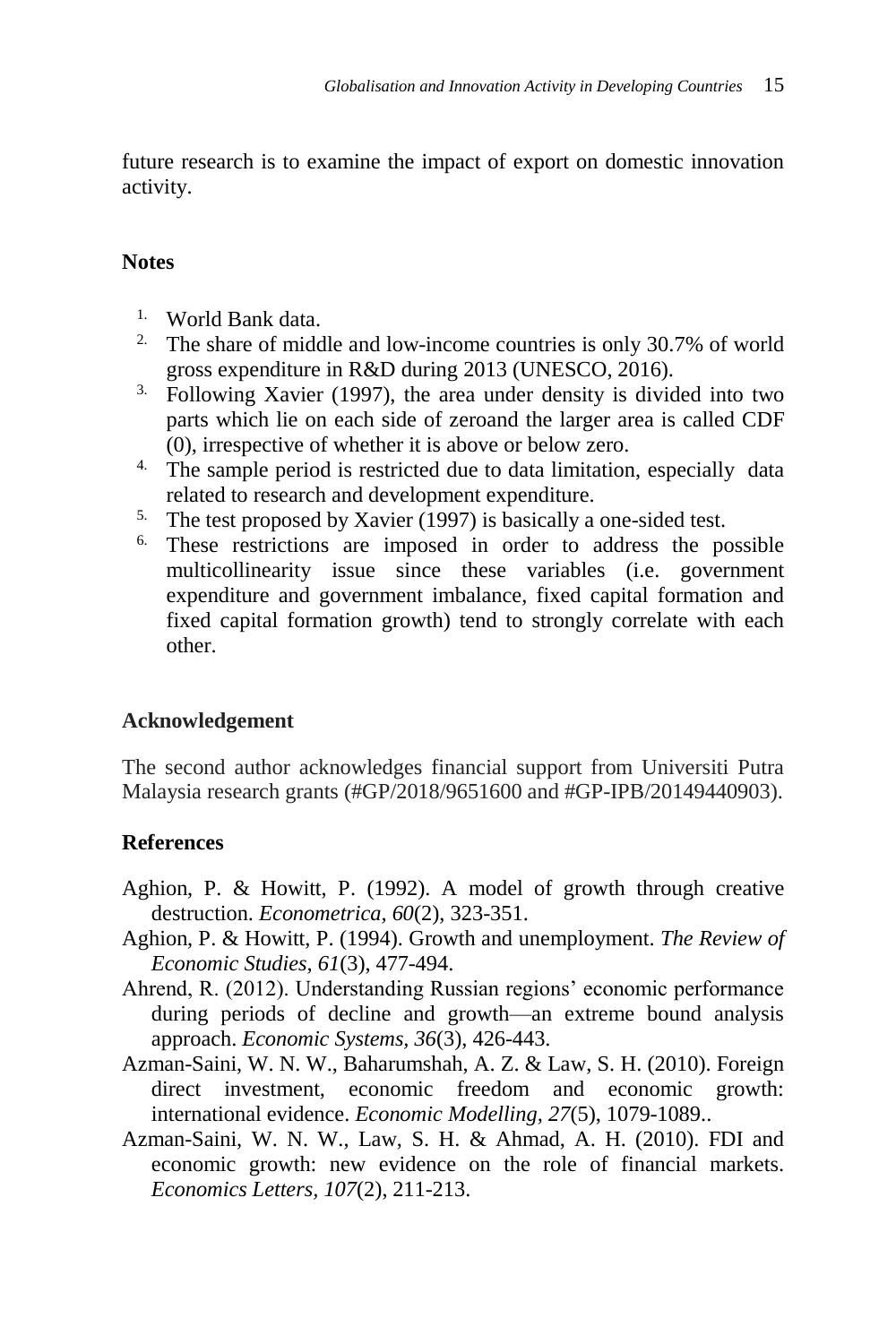- Barro, R. J. & Lee, J. W. (2013). A new data set of educational attainment in the world, 1950–2010. *Journal of Development Economics, 104*, 184- 198.
- Bean, C. & Pissarides, C. (1993). Unemployment, consumption and growth. *European Economic Review, 37*(4), 837-854.
- Bebczuk, R. N. (2002). R&D expenditure and the role of government around the world. *Estudios de economia, 29*(1), 109-121.
- Borchert, I. & Yotov, Y. V. (2017). Distance, globalization and international trade. *Economics Letters, 153*, 32-38.
- Braconier, H. (2000). Do higher per capita incomes lead to more r&d expenditure? *Review of Development Economics, 4*(3), 244-257.
- Chang, C.-L., Chen, S.-P. & McAleer, M. (2013). Globalization and knowledge spillover: international direct investment, exports and patents. *Economics of Innovation and New Technology, 22*(4), 329-352.
- Cheung, K.-y. & Lin, P. (2004). Spillover effects of FDI on innovation in China: evidence from the provincial data. *China Economic Review, 15*(1), 25-44.
- Coe, D. T. & Helpman, E. (1995). International R&D spillovers. *European Economic Review, 39*(5), 859-887.
- Coe, D. T., Helpman, E. & Hoffmaister, A. W. (1997). North-south r & d spillovers. *The Economic Journal, 107*(440), 134-149.
- Coe, D. T., Helpman, E. & Hoffmaister, A. W. (2009). International r&d spillovers and institutions. *European Economic Review, 53*(7), 723-741.
- Cumming, D. J. & Macintosh, J. G. (2000). The determinants of r&d expenditures: a study of the canadian biotechnology industry. *Review of Industrial Organization, 17*(4), 357-370.
- Dreher, A., Sturm, J.-E. & Haan, J. d. (2010). When is a central bank governor replaced? evidence based on a new data set. *Journal of Macroeconomics, 32*(3), 766-781.
- Durham, J. B. (2004). Absorptive capacity and the effects of foreign direct investment and equity foreign portfolio investment on economic growth. *European Economic Review, 48*(2), 285-306.
- Fabre, G.  $(2014)$ . 1 The real leap forward: China's r&d and innovation strategy a2 - Taylor, Robert *The Globalization of Chinese Business* (pp. 3-25). Oxford: Chandos Publishing.
- Furman, J. L., Porter, M. E. & Stern, S. (2002). The determinants of national innovative capacity. *Research Policy, 31*(6), 899-933.
- Gorg, H. & Greenaway, D. (2004). Much ado about nothing? do domestic firms really benefit from foreign direct investment? *The World Bank Research Observer, 19*(2), 171-197.
- Hu, M.-C. & Mathews, J. A. (2005). National innovative capacity in east asia. *Research Policy, 34*(9), 1322-1349.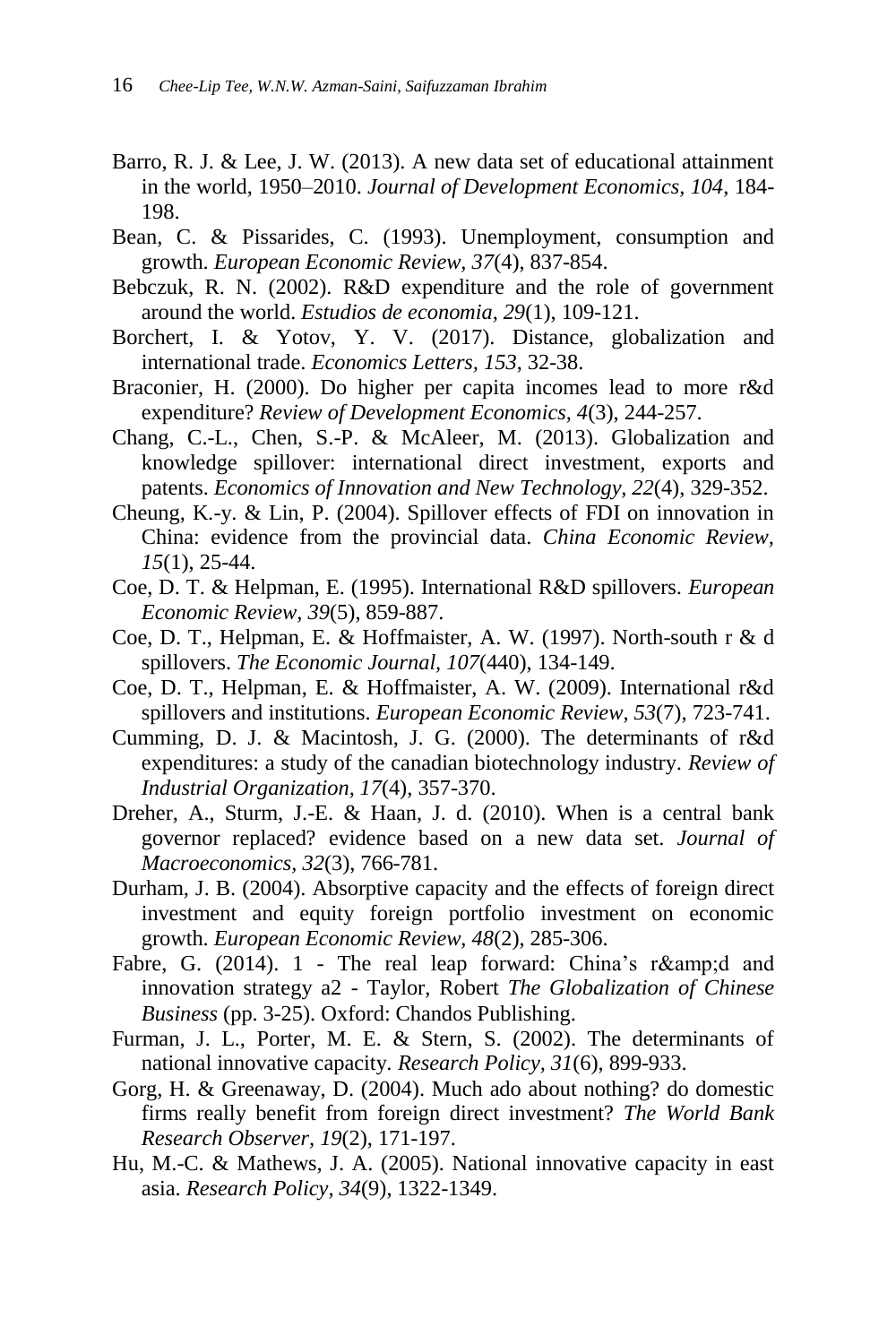- Jha, S. K. & Krishnan, R. T. (2013). Local innovation: the key to globalisation. *IIMB Management Review, 25*(4), 249-256.
- Leamer, E. E. (1983). Let's take the con out of econometrics. *The American Economic Review, 73*(1), 31-43.
- Linnemann, L. & Schabert, A. (2004). Can fiscal spending stimulate private consumption? *Economics Letters, 82*(2), 173-179.
- Lu, Y., Tao, Z. & Zhu, L. (2017). Identifying fdi spillovers. *Journal of International Economics, 107*, 75-90.
- Potterie, B. v. P. d. l. & Lichtenberg, F. (2001). Does foreign direct investment transfer technology across borders? *The Review of Economics and Statistics, 83*(3), 490-497. h
- Pueyo, A., García, R., Mendiluce, M. & Morales, D. (2011). The role of technology transfer for the development of a local wind component industry in Chile. *Energy Policy, 39*(7), 4274-4283.
- Romer, P. M. (1990). Endogenous technological change. *Journal of Political Economy, 98*(5), S71-S102.
- Tee, C. L., Azman-Saini, W. N. W., Ibrahim, S. & Ismail, N. W. (2015). R&D spillovers and the role of economic freedom. *International of Economics and Management, 9*(S), 41-60.
- Teitel, S. (1987). Science and technology indicators, country size and economic development: An international comparison. *World Development, 15*(9), 1225-1235.
- Teitel, S. (1994). Patents, R & D expenditures, country size and per-capita income: An international comparison. *Scientometrics, 29*(1), 137-159.
- Un, C. A. & Cuervo-Cazurra, A. (2008). Do subsidiaries of foreign mnes invest more in r&d than domestic firms? *Research Policy, 37*(10), 1812- 1828.
- UNCTAD. (2016). World investment report 2016:investor nationality: policy challenges. Retrieved from http://unctad.org/en/PublicationsLibra ry/wir2016\_ en.pdf.
- UNESCO. (2016). *UNESCO science report: towards 2030*. Retrieved from http://unesdoc.unesco.org/images/0023/002354/235406e.pdf.
- Veugelers, R. & Houte, P. V. (1990). Domestic R&D in the presence of multinational enterprises. *International Journal of Industrial Organization, 8*(1), 1-15.
- Wang, E. C. (2010). Determinants of r&d investment: the extreme-boundsanalysis approach applied to 26 OECD countries. *Research Policy, 39*(1), 103-116.
- Xavier, X. S.-I. M. (1997). I just ran two million regressions. *The American Economic Review, 87*(2), 178-183.
- Zhang, L. (2017). The knowledge spillover effects of FDI on the productivity and efficiency of research activities in China. *China Economic Review, 42*, 1-14.